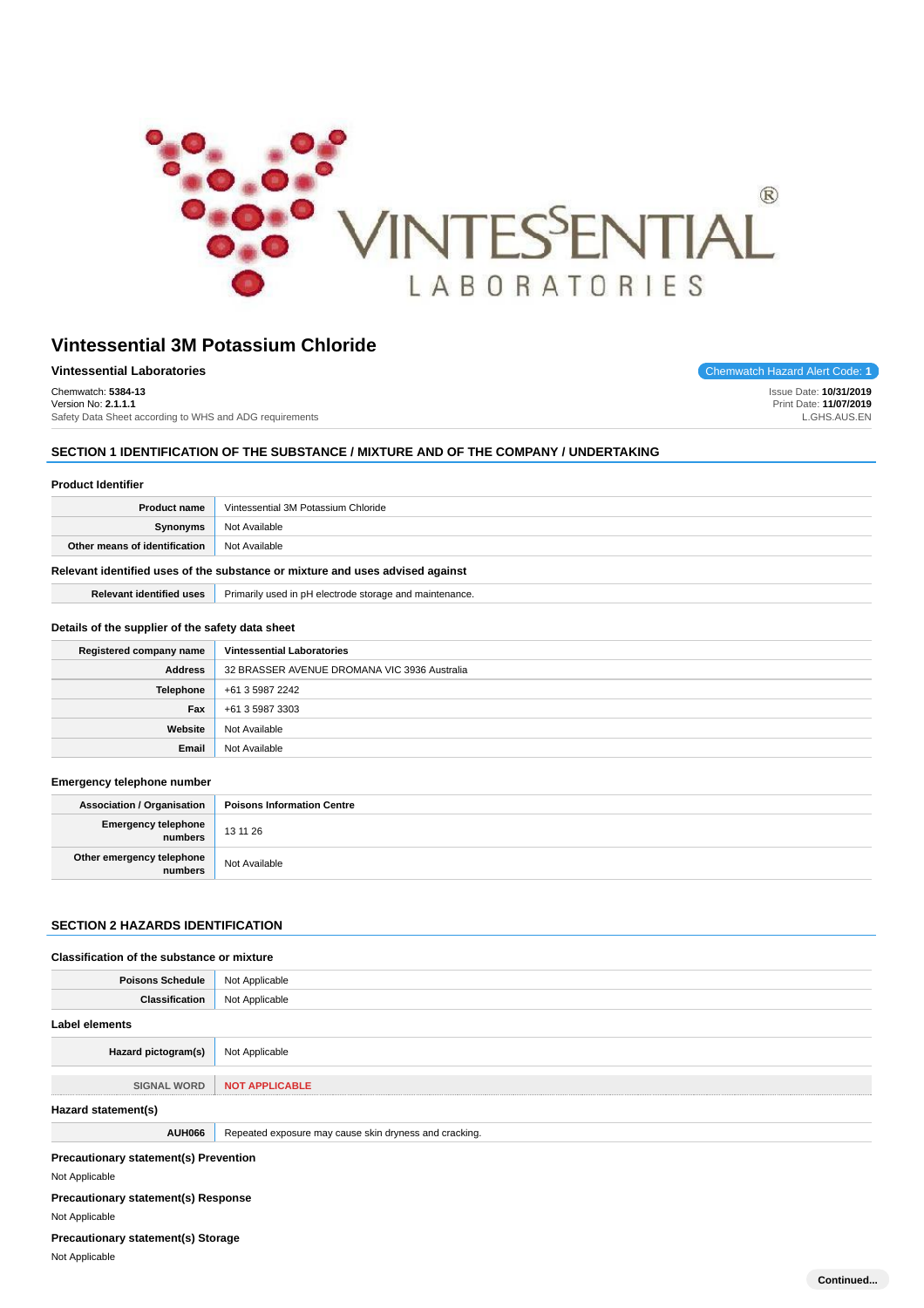### **Precautionary statement(s) Disposal**

Not Applicable

## **SECTION 3 COMPOSITION / INFORMATION ON INGREDIENTS**

#### **Substances**

See section below for composition of Mixtures

### **Mixtures**

| <b>CAS No</b> | %[weight] | Name               |
|---------------|-----------|--------------------|
| 7447-40-7     | 10-30     | potassium chloride |
| 7732-18-5     | >60       | water              |

## **SECTION 4 FIRST AID MEASURES**

### **Description of first aid measures**

| <b>Eye Contact</b>  | If this product comes in contact with eyes:<br>▶ Wash out immediately with water.<br>If irritation continues, seek medical attention.<br>► Removal of contact lenses after an eye injury should only be undertaken by skilled personnel. |
|---------------------|------------------------------------------------------------------------------------------------------------------------------------------------------------------------------------------------------------------------------------------|
| <b>Skin Contact</b> | If skin contact occurs:<br>Immediately remove all contaminated clothing, including footwear.<br>Flush skin and hair with running water (and soap if available).<br>▶ Seek medical attention in event of irritation.                      |
| Inhalation          | If fumes, aerosols or combustion products are inhaled remove from contaminated area.<br>Other measures are usually unnecessary.                                                                                                          |
| Ingestion           | Immediately give a glass of water.<br>First aid is not generally required. If in doubt, contact a Poisons Information Centre or a doctor.                                                                                                |

## **Indication of any immediate medical attention and special treatment needed**

Treat symptomatically.

## **SECTION 5 FIREFIGHTING MEASURES**

#### **Extinguishing media**

- There is no restriction on the type of extinguisher which may be used.
- Use extinguishing media suitable for surrounding area.

## **Special hazards arising from the substrate or mixture**

| <b>Fire Incompatibility</b>    | None known.                                                                                                                                                                                                                                                                                                                                                                                                                                                                                                                                                |
|--------------------------------|------------------------------------------------------------------------------------------------------------------------------------------------------------------------------------------------------------------------------------------------------------------------------------------------------------------------------------------------------------------------------------------------------------------------------------------------------------------------------------------------------------------------------------------------------------|
| <b>Advice for firefighters</b> |                                                                                                                                                                                                                                                                                                                                                                                                                                                                                                                                                            |
| <b>Fire Fighting</b>           | Alert Fire Brigade and tell them location and nature of hazard.<br>▶ Wear breathing apparatus plus protective gloves in the event of a fire.<br>▶ Prevent, by any means available, spillage from entering drains or water courses.<br>▶ Use fire fighting procedures suitable for surrounding area.<br>DO NOT approach containers suspected to be hot.<br>• Cool fire exposed containers with water spray from a protected location.<br>If safe to do so, remove containers from path of fire.<br>Equipment should be thoroughly decontaminated after use. |
| <b>Fire/Explosion Hazard</b>   | ▶ Non combustible.<br>▶ Not considered a significant fire risk, however containers may burn.                                                                                                                                                                                                                                                                                                                                                                                                                                                               |
| <b>HAZCHEM</b>                 | Not Applicable                                                                                                                                                                                                                                                                                                                                                                                                                                                                                                                                             |

## **SECTION 6 ACCIDENTAL RELEASE MEASURES**

### **Personal precautions, protective equipment and emergency procedures**

See section 8

#### **Environmental precautions**

See section 12

### **Methods and material for containment and cleaning up**

| <b>Minor Spills</b> | $\triangleright$ Clean up all spills immediately.<br>Avoid breathing vapours and contact with skin and eyes.<br>Control personal contact with the substance, by using protective equipment.<br>Contain and absorb spill with sand, earth, inert material or vermiculite.<br>$\triangleright$ Wipe up.<br>Place in a suitable, labelled container for waste disposal. |           |
|---------------------|----------------------------------------------------------------------------------------------------------------------------------------------------------------------------------------------------------------------------------------------------------------------------------------------------------------------------------------------------------------------|-----------|
| <b>Major Spills</b> | Moderate hazard.<br>• Clear area of personnel and move upwind.<br>Alert Fire Brigade and tell them location and nature of hazard.                                                                                                                                                                                                                                    |           |
|                     |                                                                                                                                                                                                                                                                                                                                                                      | Continued |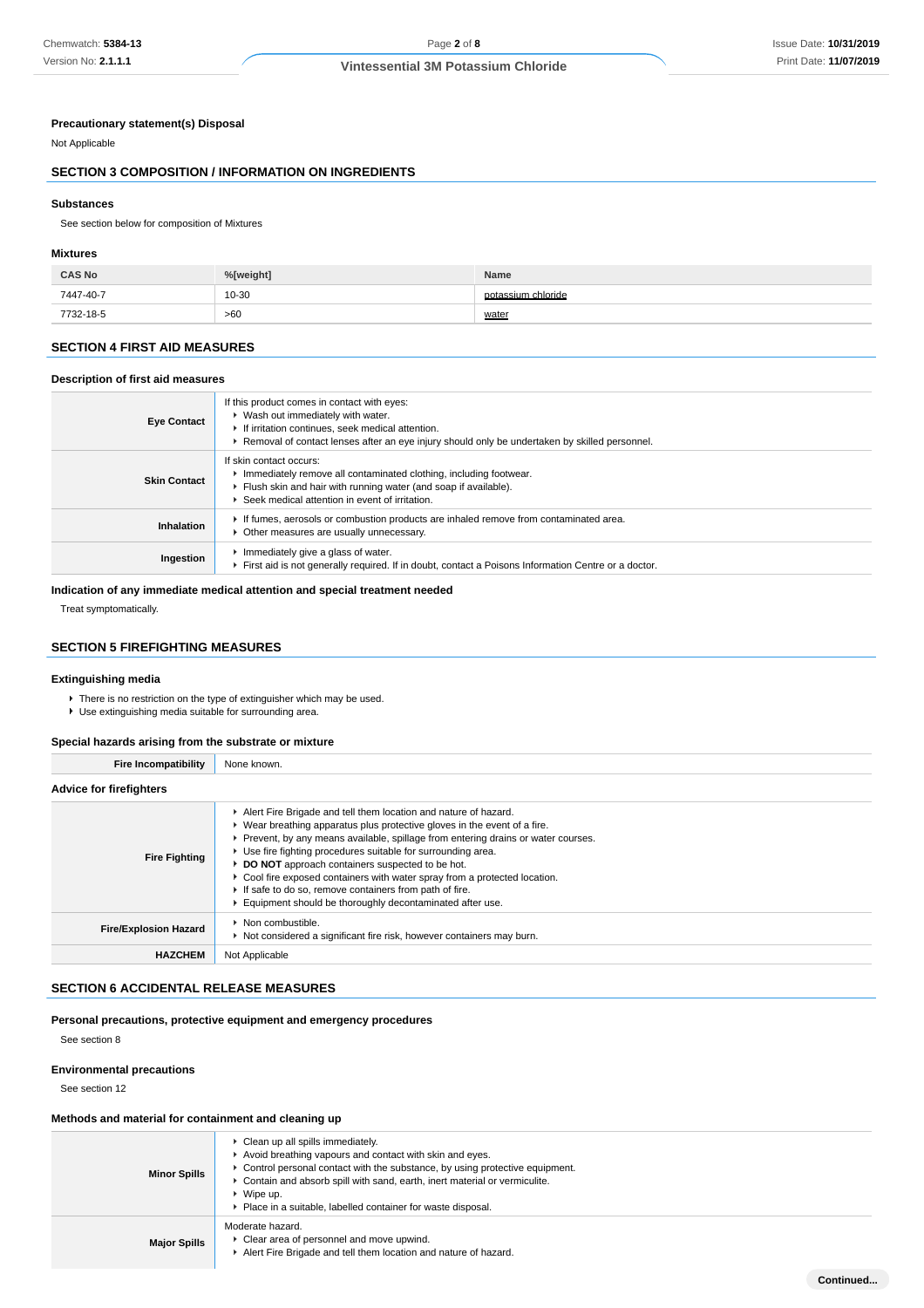| ▶ Wear breathing apparatus plus protective gloves.                                                                      |
|-------------------------------------------------------------------------------------------------------------------------|
| Prevent, by any means available, spillage from entering drains or water course.                                         |
| ▶ Stop leak if safe to do so.                                                                                           |
| • Contain spill with sand, earth or vermiculite.                                                                        |
| • Collect recoverable product into labelled containers for recycling.                                                   |
| • Neutralise/decontaminate residue (see Section 13 for specific agent).                                                 |
| ▶ Collect solid residues and seal in labelled drums for disposal.                                                       |
| ▶ Wash area and prevent runoff into drains.                                                                             |
| After clean up operations, decontaminate and launder all protective clothing and equipment before storing and re-using. |
| If contamination of drains or waterways occurs, advise emergency services.                                              |

Personal Protective Equipment advice is contained in Section 8 of the SDS.

## **SECTION 7 HANDLING AND STORAGE**

## **Precautions for safe handling**

|                          | DO NOT allow clothing wet with material to stay in contact with skin                                                              |
|--------------------------|-----------------------------------------------------------------------------------------------------------------------------------|
|                          | Avoid all personal contact, including inhalation.                                                                                 |
|                          | ▶ Wear protective clothing when risk of exposure occurs.                                                                          |
|                          | Use in a well-ventilated area.                                                                                                    |
|                          | Prevent concentration in hollows and sumps.                                                                                       |
|                          | DO NOT enter confined spaces until atmosphere has been checked.                                                                   |
|                          | DO NOT allow material to contact humans, exposed food or food utensils.                                                           |
|                          | Avoid contact with incompatible materials.                                                                                        |
| Safe handling            | V When handling, DO NOT eat, drink or smoke.                                                                                      |
|                          | ▶ Keep containers securely sealed when not in use.                                                                                |
|                          | Avoid physical damage to containers.                                                                                              |
|                          | Always wash hands with soap and water after handling.                                                                             |
|                          | ▶ Work clothes should be laundered separately. Launder contaminated clothing before re-use.                                       |
|                          | Use good occupational work practice.                                                                                              |
|                          | ▶ Observe manufacturer's storage and handling recommendations contained within this SDS.                                          |
|                          | ► Atmosphere should be regularly checked against established exposure standards to ensure safe working conditions are maintained. |
|                          | Store in original containers.                                                                                                     |
|                          | Keep containers securely sealed.                                                                                                  |
|                          | Store in a cool, dry, well-ventilated area.                                                                                       |
| <b>Other information</b> | Store away from incompatible materials and foodstuff containers.                                                                  |
|                          | ▶ Protect containers against physical damage and check regularly for leaks.                                                       |
|                          | ► Observe manufacturer's storage and handling recommendations contained within this SDS.                                          |

#### **Conditions for safe storage, including any incompatibilities**

| Suitable container      | ▶ Polyethylene or polypropylene container.<br>Packing as recommended by manufacturer.<br>Check all containers are clearly labelled and free from leaks. |
|-------------------------|---------------------------------------------------------------------------------------------------------------------------------------------------------|
| Storage incompatibility | None known                                                                                                                                              |

## **SECTION 8 EXPOSURE CONTROLS / PERSONAL PROTECTION**

### **Control parameters**

| <b>OCCUPATIONAL EXPOSURE LIMITS (OEL)</b> |  |
|-------------------------------------------|--|
|                                           |  |
|                                           |  |

## **INGREDIENT DATA**

#### Not Available

#### **EMERGENCY LIMITS**

| ___________________________ |                      |           |               |                     |                |
|-----------------------------|----------------------|-----------|---------------|---------------------|----------------|
| Ingredient                  | <b>Material name</b> | TEEL-1    |               | TEEL-2              | TEEL-3         |
| potassium chloride          | Potassium chloride   | 7.8 mg/m3 |               | 86 mg/m3            | $510$ mg/m $3$ |
|                             |                      |           |               |                     |                |
| Ingredient                  | <b>Original IDLH</b> |           |               | <b>Revised IDLH</b> |                |
| potassium chloride          | Not Available        |           |               | Not Available       |                |
| water                       | Not Available        |           | Not Available |                     |                |

## **MATERIAL DATA**

## **Exposure controls**

| Appropriate engineering<br>controls | Engineering controls are used to remove a hazard or place a barrier between the worker and the hazard. Well-designed engineering controls can<br>be highly effective in protecting workers and will typically be independent of worker interactions to provide this high level of protection.<br>The basic types of engineering controls are:<br>Process controls which involve changing the way a job activity or process is done to reduce the risk.<br>Enclosure and/or isolation of emission source which keeps a selected hazard "physically" away from the worker and ventilation that strategically<br>"adds" and "removes" air in the work environment. Ventilation can remove or dilute an air contaminant if designed properly. The design of a<br>ventilation system must match the particular process and chemical or contaminant in use.<br>Employers may need to use multiple types of controls to prevent employee overexposure.<br>General exhaust is adequate under normal operating conditions. If risk of overexposure exists, wear SAA approved respirator. Correct fit is<br>essential to obtain adequate protection. Provide adequate ventilation in warehouse or closed storage areas. Air contaminants generated in the<br>workplace possess varying "escape" velocities which, in turn, determine the "capture velocities" of fresh circulating air required to effectively<br>remove the contaminant. |            |
|-------------------------------------|---------------------------------------------------------------------------------------------------------------------------------------------------------------------------------------------------------------------------------------------------------------------------------------------------------------------------------------------------------------------------------------------------------------------------------------------------------------------------------------------------------------------------------------------------------------------------------------------------------------------------------------------------------------------------------------------------------------------------------------------------------------------------------------------------------------------------------------------------------------------------------------------------------------------------------------------------------------------------------------------------------------------------------------------------------------------------------------------------------------------------------------------------------------------------------------------------------------------------------------------------------------------------------------------------------------------------------------------------------------------------------------------------------------------------------|------------|
|                                     | Type of Contaminant:                                                                                                                                                                                                                                                                                                                                                                                                                                                                                                                                                                                                                                                                                                                                                                                                                                                                                                                                                                                                                                                                                                                                                                                                                                                                                                                                                                                                            | Air Speed: |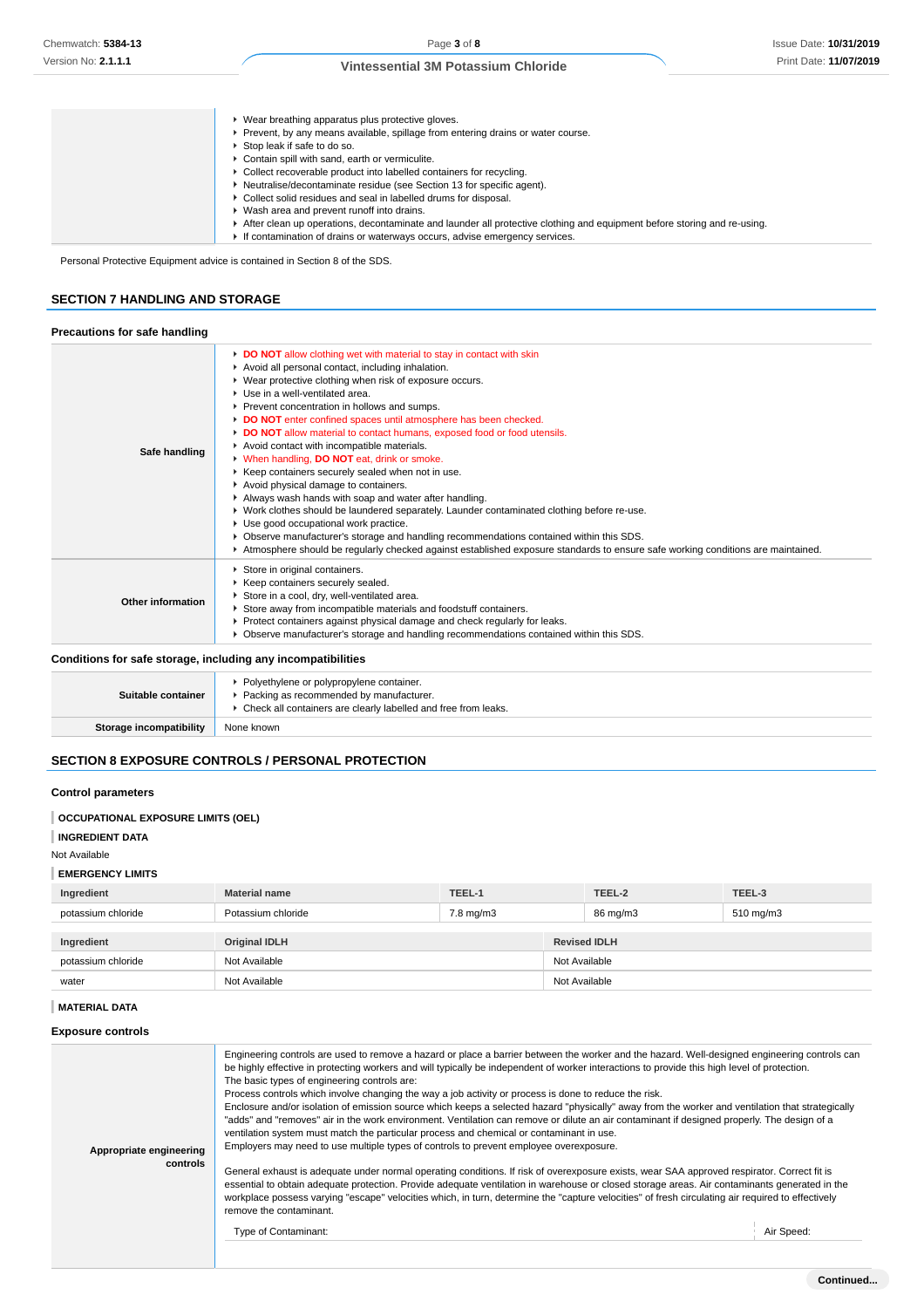| solvent, vapours, degreasing etc., evaporating from tank (in still air)                                                                                                                                                | $0.25 - 0.5$ m/s<br>(50-100 f/min)  |
|------------------------------------------------------------------------------------------------------------------------------------------------------------------------------------------------------------------------|-------------------------------------|
| aerosols, fumes from pouring operations, intermittent container filling, low speed conveyer transfers, welding, spray<br>drift, plating acid fumes, pickling (released at low velocity into zone of active generation) | 0.5-1 m/s (100-200<br>$f/min.$ )    |
| direct spray, spray painting in shallow booths, drum filling, conveyer loading, crusher dusts, gas discharge (active<br>generation into zone of rapid air motion)                                                      | 1-2.5 m/s (200-500<br>f/min)        |
| grinding, abrasive blasting, tumbling, high speed wheel generated dusts (released at high initial velocity into zone of<br>very high rapid air motion).                                                                | $2.5 - 10$ m/s<br>(500-2000 f/min.) |
| Within each range the appropriate value depends on:                                                                                                                                                                    |                                     |

| Lower end of the range                                    | Upper end of the range             |
|-----------------------------------------------------------|------------------------------------|
| 1: Room air currents minimal or favourable to capture     | 1: Disturbing room air currents    |
| 2: Contaminants of low toxicity or of nuisance value only | 2: Contaminants of high toxicity   |
| 3: Intermittent, low production.                          | 3: High production, heavy use      |
| 4: Large hood or large air mass in motion                 | 4: Small hood - local control only |

Simple theory shows that air velocity falls rapidly with distance away from the opening of a simple extraction pipe. Velocity generally decreases with the square of distance from the extraction point (in simple cases). Therefore the air speed at the extraction point should be adjusted, accordingly, after reference to distance from the contaminating source. The air velocity at the extraction fan, for example, should be a minimum of 1-2 m/s (200-400 f/min.) for extraction of solvents generated in a tank 2 meters distant from the extraction point. Other mechanical considerations, producing performance deficits within the extraction apparatus, make it essential that theoretical air velocities are multiplied by factors of 10 or more when extraction systems are installed or used.

| <b>Personal protection</b>                      |                                                                                                                                                                                                                                                                                                                                                                                                                                                                                                                                                                                                                                                                                                                                                                                                                                                                                                                                                                                                                                                                                                                                                                                                                                                                                                                                                                                                                                                                                                                                                                                                                                                                                                                                                                                                                                                                                                                                                                                                                                                                                                                                                                                                                                                                                                                                                                                                                                                                                                                                                                                                                                                                                                                                                                                                                                                                                                                                                                                                                                                                                                                                                                                                                                                                                                                                                                                                                                                                                                                                                                                                                                                                                        |
|-------------------------------------------------|----------------------------------------------------------------------------------------------------------------------------------------------------------------------------------------------------------------------------------------------------------------------------------------------------------------------------------------------------------------------------------------------------------------------------------------------------------------------------------------------------------------------------------------------------------------------------------------------------------------------------------------------------------------------------------------------------------------------------------------------------------------------------------------------------------------------------------------------------------------------------------------------------------------------------------------------------------------------------------------------------------------------------------------------------------------------------------------------------------------------------------------------------------------------------------------------------------------------------------------------------------------------------------------------------------------------------------------------------------------------------------------------------------------------------------------------------------------------------------------------------------------------------------------------------------------------------------------------------------------------------------------------------------------------------------------------------------------------------------------------------------------------------------------------------------------------------------------------------------------------------------------------------------------------------------------------------------------------------------------------------------------------------------------------------------------------------------------------------------------------------------------------------------------------------------------------------------------------------------------------------------------------------------------------------------------------------------------------------------------------------------------------------------------------------------------------------------------------------------------------------------------------------------------------------------------------------------------------------------------------------------------------------------------------------------------------------------------------------------------------------------------------------------------------------------------------------------------------------------------------------------------------------------------------------------------------------------------------------------------------------------------------------------------------------------------------------------------------------------------------------------------------------------------------------------------------------------------------------------------------------------------------------------------------------------------------------------------------------------------------------------------------------------------------------------------------------------------------------------------------------------------------------------------------------------------------------------------------------------------------------------------------------------------------------------------|
| Eye and face protection                         | Safety glasses with side shields.<br>Chemical goggles.<br>► Contact lenses may pose a special hazard; soft contact lenses may absorb and concentrate irritants. A written policy document, describing<br>the wearing of lenses or restrictions on use, should be created for each workplace or task. This should include a review of lens absorption<br>and adsorption for the class of chemicals in use and an account of injury experience. Medical and first-aid personnel should be trained in<br>their removal and suitable equipment should be readily available. In the event of chemical exposure, begin eye irrigation immediately and<br>remove contact lens as soon as practicable. Lens should be removed at the first signs of eye redness or irritation - lens should be removed in<br>a clean environment only after workers have washed hands thoroughly. [CDC NIOSH Current Intelligence Bulletin 59], [AS/NZS 1336 or<br>national equivalent]                                                                                                                                                                                                                                                                                                                                                                                                                                                                                                                                                                                                                                                                                                                                                                                                                                                                                                                                                                                                                                                                                                                                                                                                                                                                                                                                                                                                                                                                                                                                                                                                                                                                                                                                                                                                                                                                                                                                                                                                                                                                                                                                                                                                                                                                                                                                                                                                                                                                                                                                                                                                                                                                                                                        |
| <b>Skin protection</b>                          | See Hand protection below                                                                                                                                                                                                                                                                                                                                                                                                                                                                                                                                                                                                                                                                                                                                                                                                                                                                                                                                                                                                                                                                                                                                                                                                                                                                                                                                                                                                                                                                                                                                                                                                                                                                                                                                                                                                                                                                                                                                                                                                                                                                                                                                                                                                                                                                                                                                                                                                                                                                                                                                                                                                                                                                                                                                                                                                                                                                                                                                                                                                                                                                                                                                                                                                                                                                                                                                                                                                                                                                                                                                                                                                                                                              |
| Hands/feet protection<br><b>Body protection</b> | ▶ Wear chemical protective gloves, e.g. PVC.<br>▶ Wear safety footwear or safety gumboots, e.g. Rubber<br>The selection of suitable gloves does not only depend on the material, but also on further marks of quality which vary from manufacturer to<br>manufacturer. Where the chemical is a preparation of several substances, the resistance of the glove material can not be calculated in advance<br>and has therefore to be checked prior to the application.<br>The exact break through time for substances has to be obtained from the manufacturer of the protective gloves and has to be observed when<br>making a final choice.<br>Personal hygiene is a key element of effective hand care. Gloves must only be worn on clean hands. After using gloves, hands should be<br>washed and dried thoroughly. Application of a non-perfumed moisturiser is recommended.<br>Suitability and durability of glove type is dependent on usage. Important factors in the selection of gloves include:<br>frequency and duration of contact,<br>chemical resistance of glove material,<br>glove thickness and<br>dexterity<br>Select gloves tested to a relevant standard (e.g. Europe EN 374, US F739, AS/NZS 2161.1 or national equivalent).<br>When prolonged or frequently repeated contact may occur, a glove with a protection class of 5 or higher (breakthrough time<br>greater than 240 minutes according to EN 374, AS/NZS 2161.10.1 or national equivalent) is recommended.<br>When only brief contact is expected, a glove with a protection class of 3 or higher (breakthrough time greater than 60 minutes<br>according to EN 374, AS/NZS 2161.10.1 or national equivalent) is recommended.<br>Some glove polymer types are less affected by movement and this should be taken into account when considering gloves for<br>long-term use.<br>Contaminated gloves should be replaced.<br>As defined in ASTM F-739-96 in any application, gloves are rated as:<br>Excellent when breakthrough time > 480 min<br>Good when breakthrough time > 20 min<br>Fair when breakthrough time < 20 min<br>Poor when glove material degrades<br>For general applications, gloves with a thickness typically greater than 0.35 mm, are recommended.<br>It should be emphasised that glove thickness is not necessarily a good predictor of glove resistance to a specific chemical, as the permeation<br>efficiency of the glove will be dependent on the exact composition of the glove material. Therefore, glove selection should also be based on<br>consideration of the task requirements and knowledge of breakthrough times.<br>Glove thickness may also vary depending on the glove manufacturer, the glove type and the glove model. Therefore, the manufacturers'<br>technical data should always be taken into account to ensure selection of the most appropriate glove for the task.<br>Note: Depending on the activity being conducted, gloves of varying thickness may be required for specific tasks. For example:<br>Thinner gloves (down to 0.1 mm or less) may be required where a high degree of manual dexterity is needed. However, these<br>gloves are only likely to give short duration protection and would normally be just for single use applications, then disposed of.<br>Thicker gloves (up to 3 mm or more) may be required where there is a mechanical (as well as a chemical) risk i.e. where there is<br>abrasion or puncture potential<br>Gloves must only be worn on clean hands. After using gloves, hands should be washed and dried thoroughly. Application of a non-perfumed<br>moisturiser is recommended.<br>See Other protection below |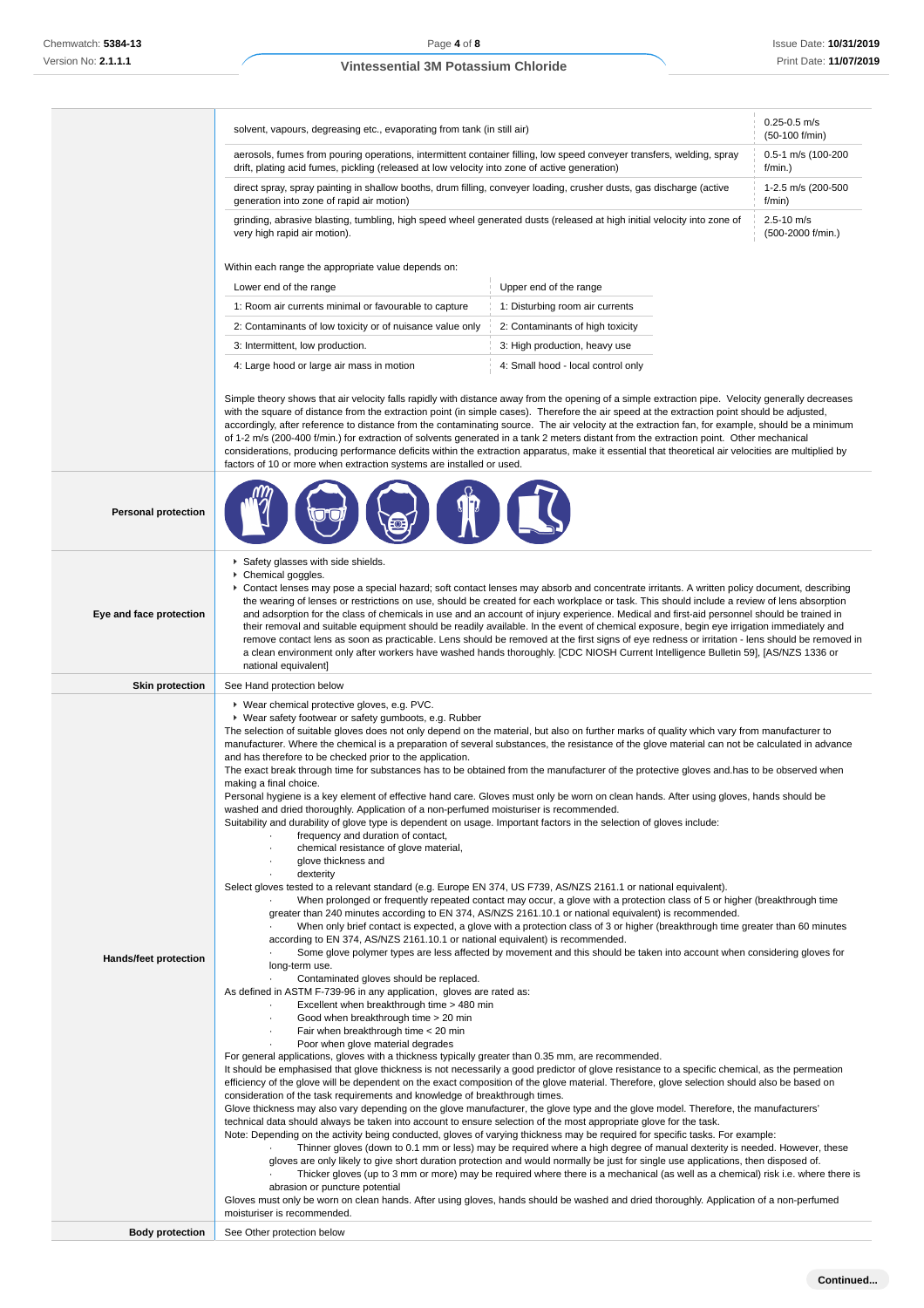| Other protection | • Overalls.<br>P.V.C. apron.<br>▶ Barrier cream.<br>Skin cleansing cream.<br>▶ Eye wash unit. |
|------------------|-----------------------------------------------------------------------------------------------|
|------------------|-----------------------------------------------------------------------------------------------|

### **Recommended material(s)**

**GLOVE SELECTION INDEX**

Glove selection is based on a modified presentation of the:

 **"Forsberg Clothing Performance Index".**

 The effect(s) of the following substance(s) are taken into account in the **computergenerated** selection:

Vintessential 3M Potassium Chloride

| <b>Material</b> | <b>CPI</b> |
|-----------------|------------|
| <b>BUTYL</b>    | A          |
| <b>NEOPRENE</b> | A          |
| <b>VITON</b>    | A          |
| NATURAL RUBBER  | C          |
| <b>PVA</b>      | C          |

\* CPI - Chemwatch Performance Index

A: Best Selection

B: Satisfactory; may degrade after 4 hours continuous immersion

C: Poor to Dangerous Choice for other than short term immersion

**NOTE**: As a series of factors will influence the actual performance of the glove, a final selection must be based on detailed observation. -

\* Where the glove is to be used on a short term, casual or infrequent basis, factors such as "feel" or convenience (e.g. disposability), may dictate a choice of gloves which might otherwise be unsuitable following long-term or frequent use. A qualified practitioner should be consulted.

#### **Respiratory protection**

Particulate. (AS/NZS 1716 & 1715, EN 143:2000 & 149:001, ANSI Z88 or national equivalent)

Selection of the Class and Type of respirator will depend upon the level of breathing zone contaminant and the chemical nature of the contaminant. Protection Factors (defined as the ratio of contaminant outside and inside the mask) may also be important.

| Required<br>minimum<br>protection factor | Maximum gas/vapour<br>concentration present in air<br>p.p.m. (by volume) | Half-face<br>Respirator         | <b>Full-Face</b><br>Respirator   |
|------------------------------------------|--------------------------------------------------------------------------|---------------------------------|----------------------------------|
| up to 10                                 | 1000                                                                     | -AUS / Class1<br>P <sub>2</sub> |                                  |
| up to 50                                 | 1000                                                                     | ۰                               | -AUS / Class<br>1 P <sub>2</sub> |
| up to 50                                 | 5000                                                                     | Airline *                       | ۰                                |
| up to 100                                | 5000                                                                     | ۰                               | $-2P2$                           |
| up to 100                                | 10000                                                                    | ۰                               | $-3P2$                           |
| $100+$                                   |                                                                          |                                 | Airline**                        |

\* - Continuous Flow \*\* - Continuous-flow or positive pressure demand A(All classes) = Organic vapours, B AUS or B1 = Acid gasses, B2 = Acid gas or hydrogen cyanide(HCN), B3 = Acid gas or hydrogen cyanide(HCN), E = Sulfur dioxide(SO2), G = Agricultural chemicals, K = Ammonia(NH3), Hg = Mercury, NO = Oxides of nitrogen,  $MB =$  Methyl bromide,  $AX =$  Low boiling point organic compounds(below 65 degC)

### **SECTION 9 PHYSICAL AND CHEMICAL PROPERTIES**

#### **Information on basic physical and chemical properties**

| Appearance                                      | Clear liquid; mixes with water. |                                            |                |
|-------------------------------------------------|---------------------------------|--------------------------------------------|----------------|
|                                                 |                                 |                                            |                |
| <b>Physical state</b>                           | Liquid                          | Relative density (Water = 1)               | Not Available  |
| Odour                                           | Not Available                   | Partition coefficient n-octanol<br>/ water | Not Available  |
| <b>Odour threshold</b>                          | Not Available                   | Auto-ignition temperature (°C)             | Not Applicable |
| pH (as supplied)                                | Not Available                   | <b>Decomposition temperature</b>           | Not Available  |
| Melting point / freezing point<br>(°C)          | Not Available                   | Viscosity (cSt)                            | Not Available  |
| Initial boiling point and boiling<br>range (°C) | Not Available                   | Molecular weight (g/mol)                   | Not Applicable |
| Flash point (°C)                                | Not Applicable                  | <b>Taste</b>                               | Not Available  |
| <b>Evaporation rate</b>                         | Not Available                   | <b>Explosive properties</b>                | Not Available  |
| Flammability                                    | Not Applicable                  | <b>Oxidising properties</b>                | Not Available  |
| Upper Explosive Limit (%)                       | Not Applicable                  | Surface Tension (dyn/cm or<br>$mN/m$ )     | Not Available  |
| Lower Explosive Limit (%)                       | Not Applicable                  | <b>Volatile Component (%vol)</b>           | Not Available  |
| Vapour pressure (kPa)                           | Not Available                   | Gas group                                  | Not Available  |
| Solubility in water                             | Miscible                        | pH as a solution (1%)                      | Not Available  |
| Vapour density (Air = 1)                        | Not Available                   | VOC g/L                                    | Not Available  |

## **SECTION 10 STABILITY AND REACTIVITY**

| <b>Reactivity</b>                          | See section 7                                                                                                                        |
|--------------------------------------------|--------------------------------------------------------------------------------------------------------------------------------------|
| <b>Chemical stability</b>                  | • Unstable in the presence of incompatible materials.<br>▶ Product is considered stable.<br>Hazardous polymerisation will not occur. |
| Possibility of hazardous<br>reactions      | See section 7                                                                                                                        |
| <b>Conditions to avoid</b>                 | See section 7                                                                                                                        |
| Incompatible materials                     | See section 7                                                                                                                        |
| <b>Hazardous decomposition</b><br>products | See section 5                                                                                                                        |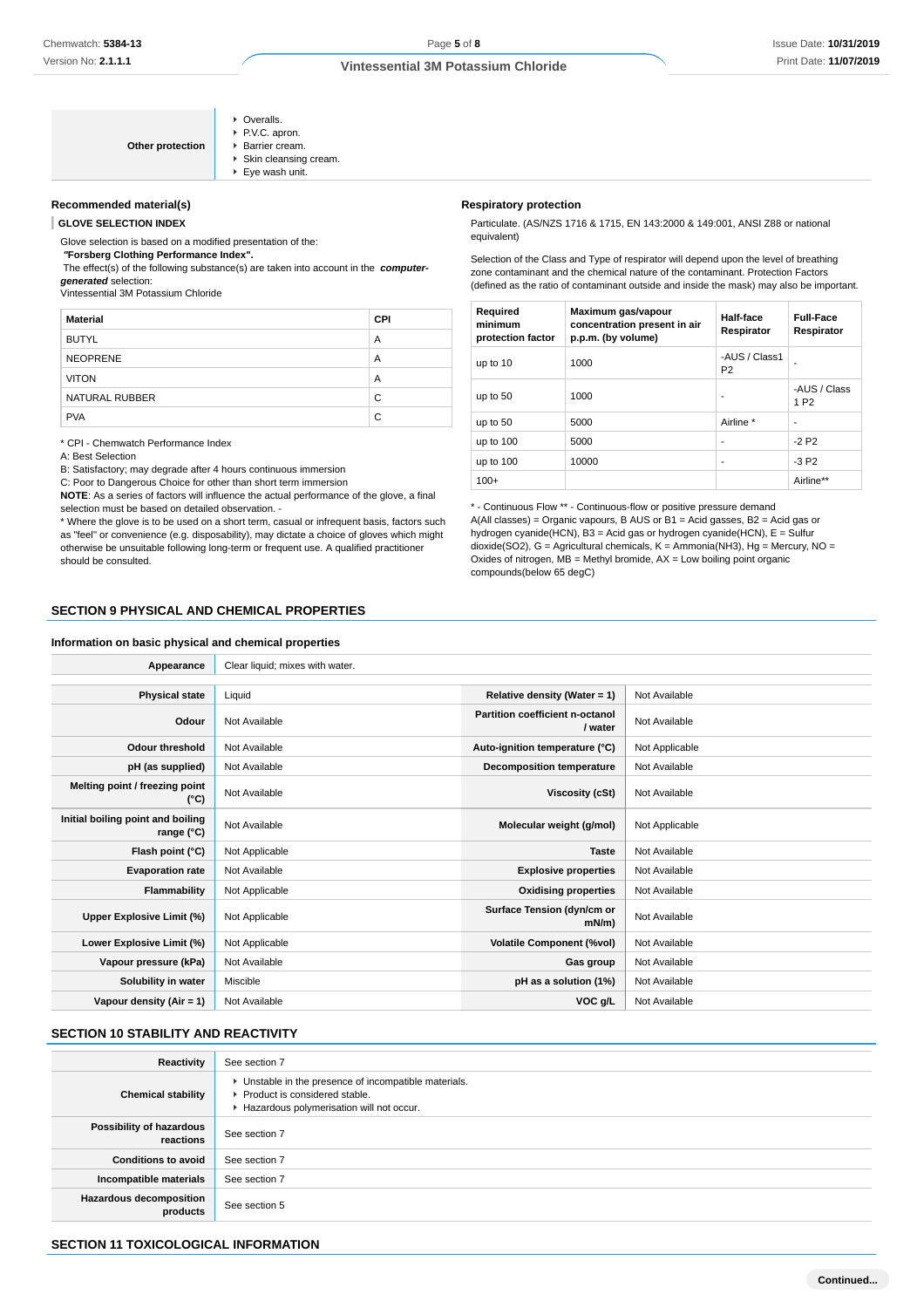## **Information on toxicological effects**

| Inhaled                                       | The material is not thought to produce adverse health effects or irritation of the respiratory tract (as classified by EC Directives using animal<br>models). Nevertheless, good hygiene practice requires that exposure be kept to a minimum and that suitable control measures be used in an<br>occupational setting.<br>Not normally a hazard due to non-volatile nature of product                                                                                                                                                                                                                                                                                                                                                                                                                                                                                                                                                                                                                                                                                                                                                                                                                                                                                                                                     |                                                                                                                                        |  |  |
|-----------------------------------------------|----------------------------------------------------------------------------------------------------------------------------------------------------------------------------------------------------------------------------------------------------------------------------------------------------------------------------------------------------------------------------------------------------------------------------------------------------------------------------------------------------------------------------------------------------------------------------------------------------------------------------------------------------------------------------------------------------------------------------------------------------------------------------------------------------------------------------------------------------------------------------------------------------------------------------------------------------------------------------------------------------------------------------------------------------------------------------------------------------------------------------------------------------------------------------------------------------------------------------------------------------------------------------------------------------------------------------|----------------------------------------------------------------------------------------------------------------------------------------|--|--|
| Ingestion                                     | The material has NOT been classified by EC Directives or other classification systems as "harmful by ingestion". This is because of the lack of<br>corroborating animal or human evidence. The material may still be damaging to the health of the individual, following ingestion, especially where<br>pre-existing organ (e.g liver, kidney) damage is evident. Present definitions of harmful or toxic substances are generally based on doses<br>producing mortality rather than those producing morbidity (disease, ill-health). Gastrointestinal tract discomfort may produce nausea and<br>vomiting. In an occupational setting however, ingestion of insignificant quantities is not thought to be cause for concern.                                                                                                                                                                                                                                                                                                                                                                                                                                                                                                                                                                                              |                                                                                                                                        |  |  |
|                                               | Skin contact is not thought to have harmful health effects (as classified under EC Directives); the material may still produce health damage<br>following entry through wounds, lesions or abrasions.<br>Repeated exposure may cause skin cracking, flaking or drying following normal handling and use.                                                                                                                                                                                                                                                                                                                                                                                                                                                                                                                                                                                                                                                                                                                                                                                                                                                                                                                                                                                                                   |                                                                                                                                        |  |  |
| <b>Skin Contact</b>                           | Limited evidence exists, or practical experience predicts, that the material either produces inflammation of the skin in a substantial number of<br>individuals following direct contact, and/or produces significant inflammation when applied to the healthy intact skin of animals, for up to four<br>hours, such inflammation being present twenty-four hours or more after the end of the exposure period. Skin irritation may also be present after<br>prolonged or repeated exposure; this may result in a form of contact dermatitis (nonallergic). The dermatitis is often characterised by skin<br>redness (erythema) and swelling (oedema) which may progress to blistering (vesiculation), scaling and thickening of the epidermis. At the<br>microscopic level there may be intercellular oedema of the spongy layer of the skin (spongiosis) and intracellular oedema of the epidermis.<br>Irritation and skin reactions are possible with sensitive skin<br>Open cuts, abraded or irritated skin should not be exposed to this material<br>Entry into the blood-stream through, for example, cuts, abrasions, puncture wounds or lesions, may produce systemic injury with harmful effects.<br>Examine the skin prior to the use of the material and ensure that any external damage is suitably protected. |                                                                                                                                        |  |  |
| Eye                                           | Although the liquid is not thought to be an irritant (as classified by EC Directives), direct contact with the eye may produce transient discomfort<br>characterised by tearing or conjunctival redness (as with windburn).                                                                                                                                                                                                                                                                                                                                                                                                                                                                                                                                                                                                                                                                                                                                                                                                                                                                                                                                                                                                                                                                                                |                                                                                                                                        |  |  |
| <b>Chronic</b>                                | Prolonged or repeated skin contact may cause drying with cracking, irritation and possible dermatitis following.<br>Limited evidence suggests that repeated or long-term occupational exposure may produce cumulative health effects involving organs or<br>biochemical systems.                                                                                                                                                                                                                                                                                                                                                                                                                                                                                                                                                                                                                                                                                                                                                                                                                                                                                                                                                                                                                                           |                                                                                                                                        |  |  |
|                                               |                                                                                                                                                                                                                                                                                                                                                                                                                                                                                                                                                                                                                                                                                                                                                                                                                                                                                                                                                                                                                                                                                                                                                                                                                                                                                                                            |                                                                                                                                        |  |  |
| Vintessential 3M Potassium<br><b>Chloride</b> | <b>TOXICITY</b><br>Not Available                                                                                                                                                                                                                                                                                                                                                                                                                                                                                                                                                                                                                                                                                                                                                                                                                                                                                                                                                                                                                                                                                                                                                                                                                                                                                           | <b>IRRITATION</b><br>Not Available                                                                                                     |  |  |
|                                               | <b>TOXICITY</b>                                                                                                                                                                                                                                                                                                                                                                                                                                                                                                                                                                                                                                                                                                                                                                                                                                                                                                                                                                                                                                                                                                                                                                                                                                                                                                            | <b>IRRITATION</b>                                                                                                                      |  |  |
| potassium chloride                            | Oral (rat) LD50: 2600 mg/kg <sup>[2]</sup>                                                                                                                                                                                                                                                                                                                                                                                                                                                                                                                                                                                                                                                                                                                                                                                                                                                                                                                                                                                                                                                                                                                                                                                                                                                                                 | Eye (rabbit): 500 mg/24h - mild                                                                                                        |  |  |
|                                               | <b>TOXICITY</b>                                                                                                                                                                                                                                                                                                                                                                                                                                                                                                                                                                                                                                                                                                                                                                                                                                                                                                                                                                                                                                                                                                                                                                                                                                                                                                            | <b>IRRITATION</b>                                                                                                                      |  |  |
| water                                         | Oral (rat) LD50: >90000 mg/kg <sup>[2]</sup>                                                                                                                                                                                                                                                                                                                                                                                                                                                                                                                                                                                                                                                                                                                                                                                                                                                                                                                                                                                                                                                                                                                                                                                                                                                                               | Not Available                                                                                                                          |  |  |
| Legend:                                       | specified data extracted from RTECS - Register of Toxic Effect of chemical Substances                                                                                                                                                                                                                                                                                                                                                                                                                                                                                                                                                                                                                                                                                                                                                                                                                                                                                                                                                                                                                                                                                                                                                                                                                                      | 1. Value obtained from Europe ECHA Registered Substances - Acute toxicity 2.* Value obtained from manufacturer's SDS. Unless otherwise |  |  |

| <b>POTASSIUM CHLORIDE</b>                                                                                     | The material may be irritating to the eye, with prolonged contact causing inflammation. Repeated or prolonged exposure to irritants may produce<br>conjunctivitis. |                                                       |                           |  |
|---------------------------------------------------------------------------------------------------------------|--------------------------------------------------------------------------------------------------------------------------------------------------------------------|-------------------------------------------------------|---------------------------|--|
| <b>WATER</b>                                                                                                  | No significant acute toxicological data identified in literature search.                                                                                           |                                                       |                           |  |
|                                                                                                               |                                                                                                                                                                    |                                                       |                           |  |
| <b>Acute Toxicity</b>                                                                                         | ×                                                                                                                                                                  | Carcinogenicity                                       | ×                         |  |
| <b>Skin Irritation/Corrosion</b>                                                                              | ×                                                                                                                                                                  | Reproductivity                                        | ×                         |  |
| <b>Serious Eye Damage/Irritation</b>                                                                          | ×                                                                                                                                                                  | <b>STOT - Single Exposure</b><br>ж                    |                           |  |
| <b>Respiratory or Skin</b><br>sensitisation                                                                   | ×                                                                                                                                                                  | <b>STOT - Repeated Exposure</b>                       | $\boldsymbol{\mathsf{x}}$ |  |
| <b>Mutagenicity</b>                                                                                           | ×                                                                                                                                                                  | $\boldsymbol{\mathsf{x}}$<br><b>Aspiration Hazard</b> |                           |  |
| $\blacktriangleright$ - Data either not available or does not fill the criteria for classification<br>Legend: |                                                                                                                                                                    |                                                       |                           |  |

– Data available to make classification

## **SECTION 12 ECOLOGICAL INFORMATION**

H.

| <b>Toxicity</b>                        |                  |                           |                               |                  |                  |
|----------------------------------------|------------------|---------------------------|-------------------------------|------------------|------------------|
| Vintessential 3M Potassium<br>Chloride | <b>ENDPOINT</b>  | <b>TEST DURATION (HR)</b> | <b>SPECIES</b>                | VALUE            | <b>SOURCE</b>    |
|                                        | Not<br>Available | Not Available             | Not Available                 | Not<br>Available | Not<br>Available |
| potassium chloride                     | <b>ENDPOINT</b>  | <b>TEST DURATION (HR)</b> | <b>SPECIES</b>                | <b>VALUE</b>     | <b>SOURCE</b>    |
|                                        | <b>LC50</b>      | 96                        | Fish                          | 2-10mg/L         | $\overline{2}$   |
|                                        | EC50             | 48                        | Crustacea                     | 83mg/L           | 4                |
|                                        | EC50             | 72                        | Algae or other aquatic plants | 2-500mg/L        | $\overline{2}$   |
|                                        | <b>NOEC</b>      | 72                        | Algae or other aquatic plants | $>=100$ mg/L     | $\overline{2}$   |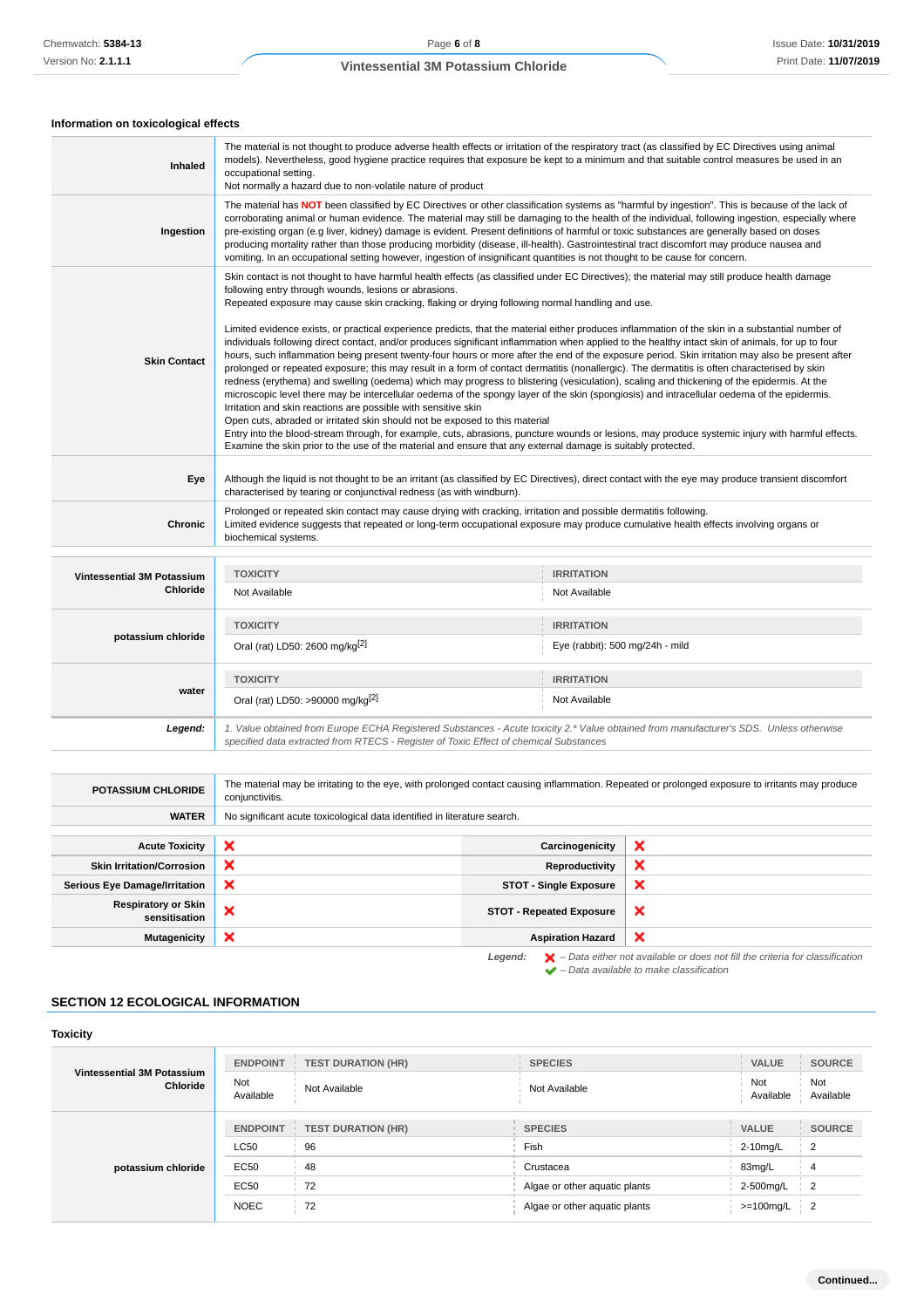|         | <b>ENDPOINT</b>                                                                                                                                                                                                                                                                                                                                                                                 | <b>TEST DURATION (HR)</b> | <b>SPECIES</b>                | <b>VALUE</b> | <b>SOURCE</b>              |
|---------|-------------------------------------------------------------------------------------------------------------------------------------------------------------------------------------------------------------------------------------------------------------------------------------------------------------------------------------------------------------------------------------------------|---------------------------|-------------------------------|--------------|----------------------------|
| water   | LC50                                                                                                                                                                                                                                                                                                                                                                                            | 96                        | Fish                          | 897.520mg/L  | $\frac{1}{2}$ 3            |
|         | EC50                                                                                                                                                                                                                                                                                                                                                                                            | 96                        | Algae or other aquatic plants | 8768.874mg/L | $\overline{\phantom{0}}$ 3 |
| Legend: | Extracted from 1. IUCLID Toxicity Data 2. Europe ECHA Registered Substances - Ecotoxicological Information - Aquatic Toxicity 3. EPIWIN Suite<br>V3.12 (QSAR) - Aquatic Toxicity Data (Estimated) 4. US EPA, Ecotox database - Aquatic Toxicity Data 5. ECETOC Aquatic Hazard Assessment<br>Data 6. NITE (Japan) - Bioconcentration Data 7. METI (Japan) - Bioconcentration Data 8. Vendor Data |                           |                               |              |                            |

#### **DO NOT** discharge into sewer or waterways.

#### **Persistence and degradability**

| Ingredient         | Persistence: Water/Soil | <b>Persistence: Air</b> |
|--------------------|-------------------------|-------------------------|
| potassium chloride | <b>HIGH</b>             | <b>HIGH</b>             |
| water              | LOW                     | LOW                     |

#### **Bioaccumulative potential**

| Ingredient         | <b>Bioaccumulation</b>    |  |
|--------------------|---------------------------|--|
| potassium chloride | LOW (LogKOW = $-0.4608$ ) |  |
| water              | LOW (LogKOW = $-1.38$ )   |  |

#### **Mobility in soil**

| Ingredient         | <b>Mobility</b>      |
|--------------------|----------------------|
| potassium chloride | LOW ( $KOC = 14.3$ ) |
| water              | LOW (KOC = $14.3$ )  |

#### **SECTION 13 DISPOSAL CONSIDERATIONS**

#### **Waste treatment methods**

| DO NOT allow wash water from cleaning or process equipment to enter drains.<br>It may be necessary to collect all wash water for treatment before disposal.<br>In all cases disposal to sewer may be subject to local laws and regulations and these should be considered first.<br>• Where in doubt contact the responsible authority.<br>▶ Recycle wherever possible.<br>Product / Packaging disposal<br>• Consult manufacturer for recycling options or consult local or regional waste management authority for disposal if no suitable treatment or<br>disposal facility can be identified.<br>▶ Dispose of by: burial in a land-fill specifically licensed to accept chemical and / or pharmaceutical wastes or incineration in a licensed<br>apparatus (after admixture with suitable combustible material).<br>Decontaminate empty containers. Observe all label safeguards until containers are cleaned and destroyed. |  |
|---------------------------------------------------------------------------------------------------------------------------------------------------------------------------------------------------------------------------------------------------------------------------------------------------------------------------------------------------------------------------------------------------------------------------------------------------------------------------------------------------------------------------------------------------------------------------------------------------------------------------------------------------------------------------------------------------------------------------------------------------------------------------------------------------------------------------------------------------------------------------------------------------------------------------------|--|

#### **SECTION 14 TRANSPORT INFORMATION**

#### **Labels Required**

| Mo<br>տո<br>IVIC | <b>NO</b>            |
|------------------|----------------------|
| .                | nnl<br>N01<br>n<br>. |

### **Land transport (ADG): NOT REGULATED FOR TRANSPORT OF DANGEROUS GOODS**

**Air transport (ICAO-IATA / DGR): NOT REGULATED FOR TRANSPORT OF DANGEROUS GOODS**

## **Sea transport (IMDG-Code / GGVSee): NOT REGULATED FOR TRANSPORT OF DANGEROUS GOODS**

### **Transport in bulk according to Annex II of MARPOL and the IBC code**

| SOURCE | <br>81 A B<br>the contract of the contract of the contract of | <b>DRY</b><br>DГ | the contract of the contract of the contract of the contract of the contract of |
|--------|---------------------------------------------------------------|------------------|---------------------------------------------------------------------------------|
|        | n chloride solution                                           | $\sim$<br>-      |                                                                                 |

## **SECTION 15 REGULATORY INFORMATION**

### **Safety, health and environmental regulations / legislation specific for the substance or mixture**

### **POTASSIUM CHLORIDE IS FOUND ON THE FOLLOWING REGULATORY LISTS**

### Australia Inventory of Chemical Substances (AICS)

| Australia Inventory of Chemical Substances (AICS)                                | IMO IBC Code Chapter 17: Summary of minimum requirements                   |
|----------------------------------------------------------------------------------|----------------------------------------------------------------------------|
| Australia Standard for the Uniform Scheduling of Medicines and Poisons (SUSMP) - | IMO IBC Code Chapter 18: List of products to which the Code does not apply |
| Schedule 4                                                                       | IMO MARPOL (Annex II) - List of Noxious Liquid Substances Carried in Bulk  |
| GESAMP/EHS Composite List - GESAMP Hazard Profiles                               |                                                                            |
|                                                                                  |                                                                            |

## **WATER IS FOUND ON THE FOLLOWING REGULATORY LISTS**

Australia Inventory of Chemical Substances (AICS) **IMO IBC Code Chapter 18:** List of products to which the Code does not apply

**National Inventory Status**